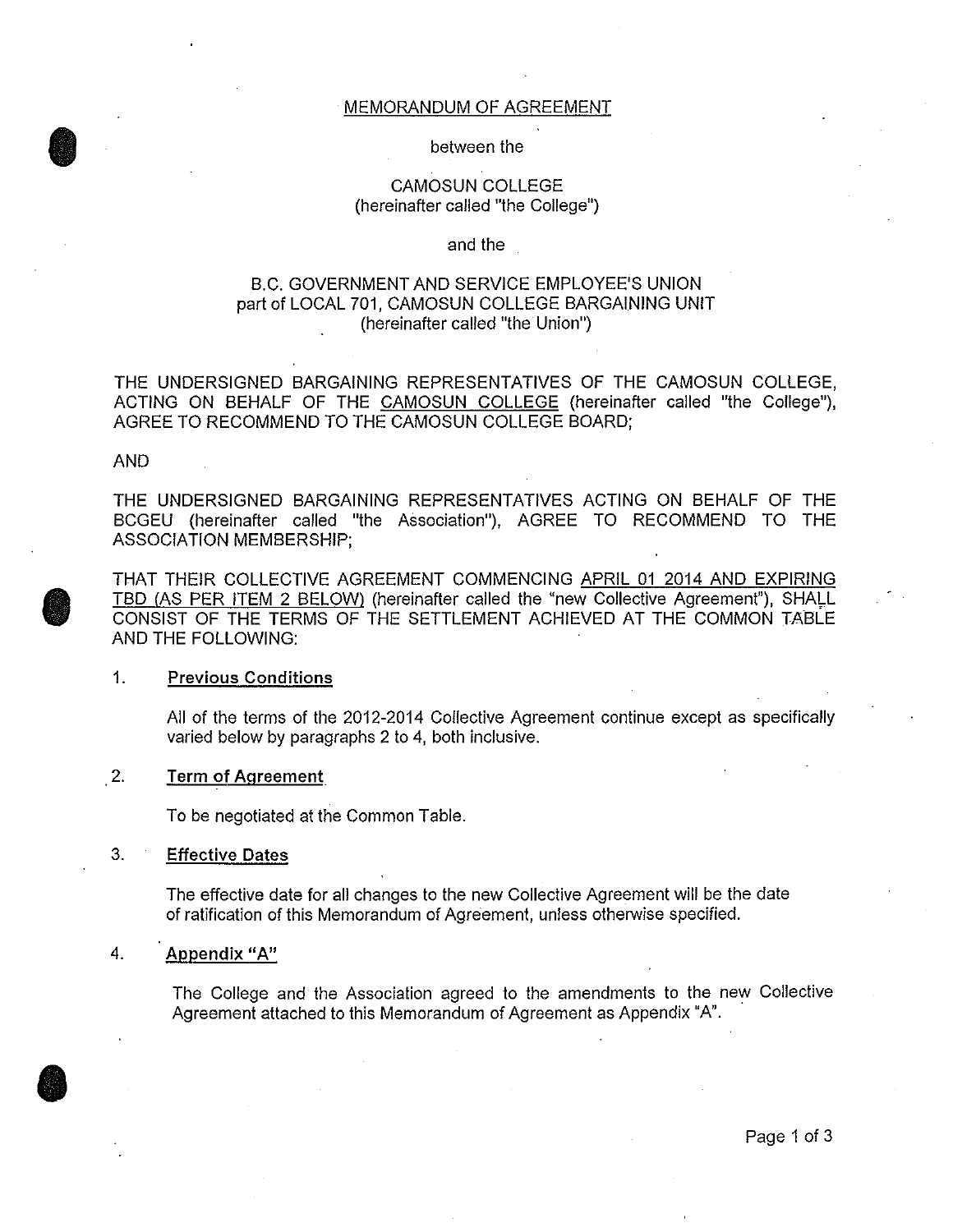### 5. Ratification

The parties expressly agree that, upon the completed signing of this Memorandum of Agreement and the Memorandum of Agreement from the Common Table, the parties shall recommend the approval of both Memoranda together to their respective principals and schedule the necessary meetings to ensure that their principals vote on the recommendations.

This Memorandum of Agreement is also subject to ratification by the Post-Secondary Colleges' Association Board of Directors.

*d[ /• )*  Signed this, $\cancel{27'}$ day of *\_Yebvurtyn\_\_*, 201 $\cancel{4}$ :

BARGAINING REPRESENTATIVES FOR THE COLLEGE:

BARGAINING REPRESENTATIVES FOR THE ASSOCIATION:

I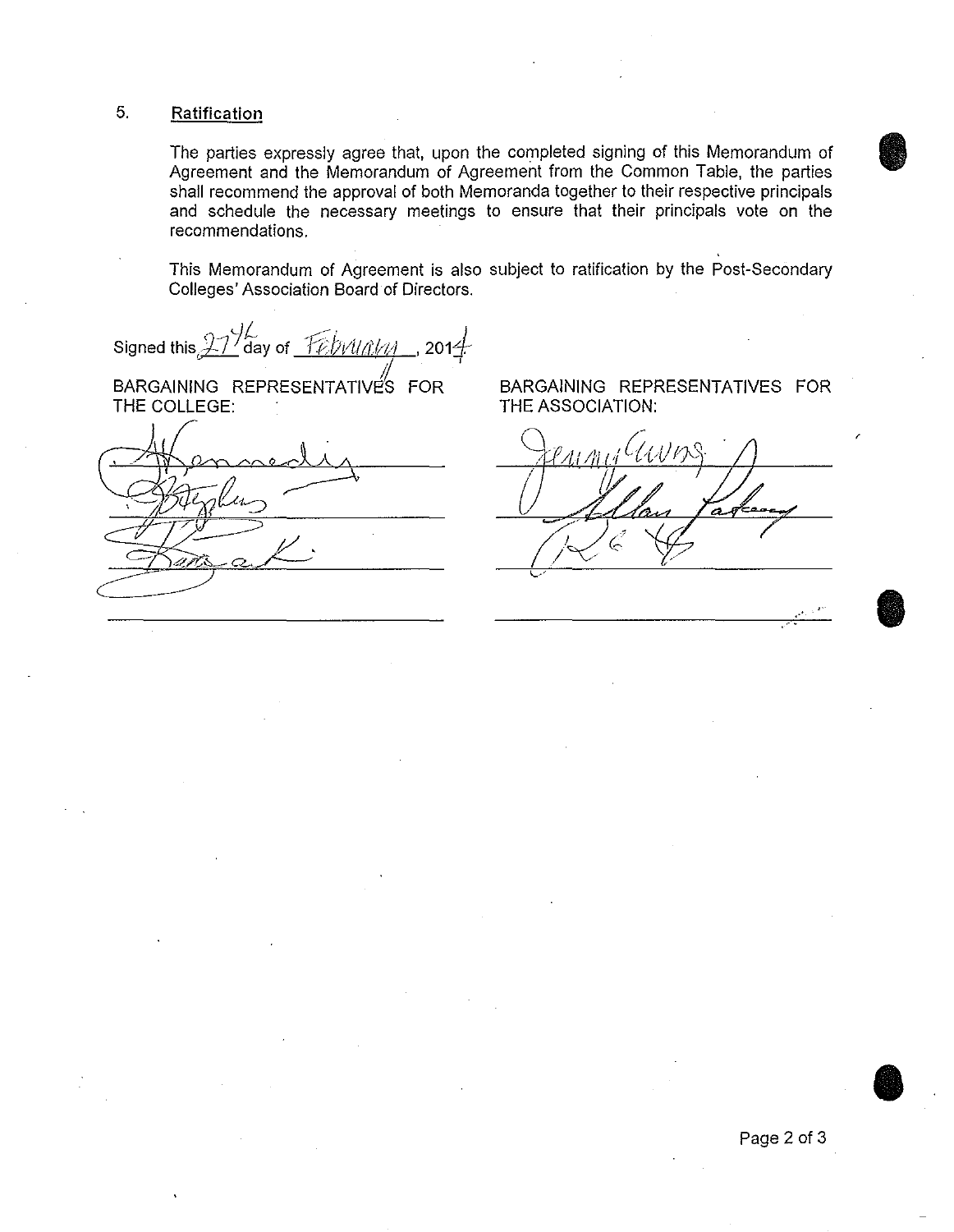# <Attach all signed off tentative agreements>

**e** 

**C** 

أمجمه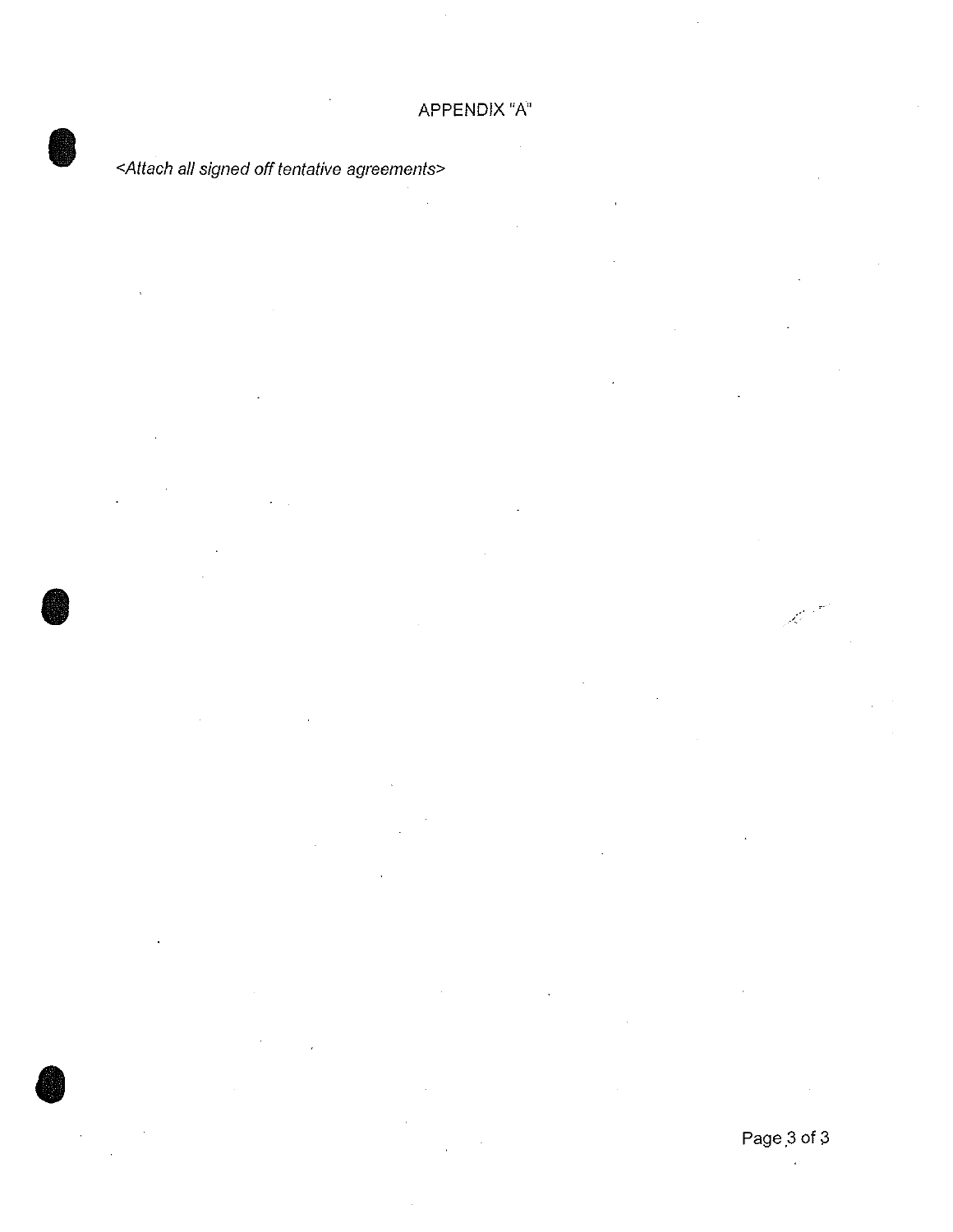### Camosun College Employer Proposal Local Bargaining 2014· Date:

#### 3.1 Notification

**•** 

**•** 

**•** 

When a reduction of staff is necessary due to changes in enrolment, the deletion of a program, technological changes, or budgetary reasons, an employee shall be entitled to at least four (4) months notice, excluding annual holidays. (See Flowchart Appendix C)

In the event that the appropriate Dean plans to recommend termination of a continuing or probationary appointment for reasons of staff reduction, helshe shall inform the individual concerned of hislher intent at least one month prior to the time that the recommendation will be made to the Board, and shall specify in writing the reasons for the recommendation.

The notice period shall be calculated from the date that written notification from the President is received by the employee advising that the President will be recommending the reduction in staff to the Soard.

In the event that the President approves termination of an appointment for reasons of reductions in staff, the Employer shall inform the individual at least one (1) month prior to issuing the layoff notice. The notice period shall be calculated from the date that the President issues the layoff notice. The Board shall be informed of any termination resulting from a layoff notice .

Agreed<br>Jeany awng  $Feb$  27/14

agreed ~ --~-=------  $\overline{z}$  $\widetilde{4eb}$  and , and .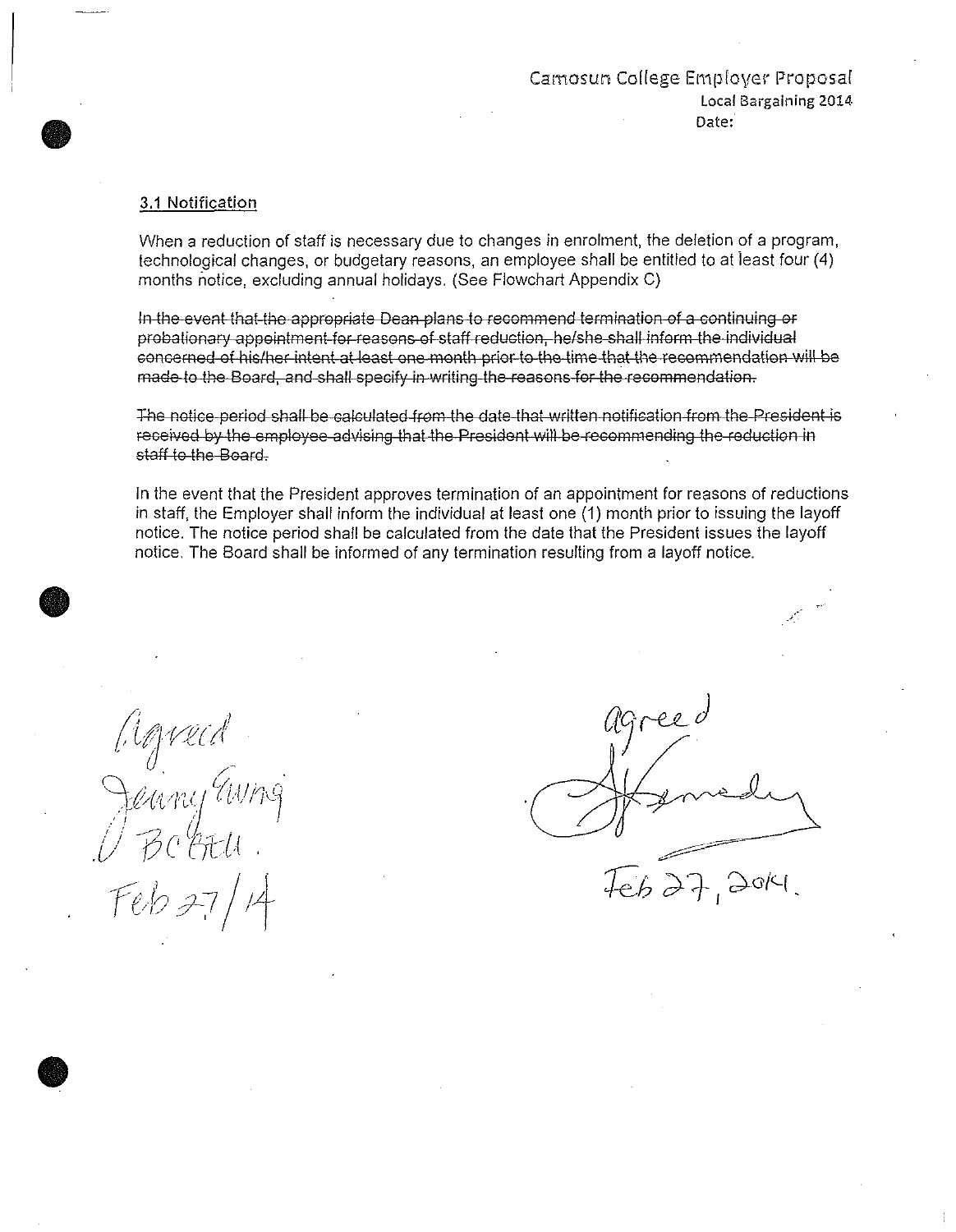# ARTICLE 3 - REDUCTION OF STAFF

### 3.1 Notification

When a reduction of staff is necessary due to changes in enrolment, the deletion of a program, technological changes, or budgetary reasons, an employee shall be entitled to at least four (4) months' notice, excluding annual holidays. (See Flowchart Appendix C)

In the event that the appropriate Dean plans to recommend termination of a continuing or probationary appointment for reasons of staff reduction, he/she shall inform the individual concerned of his/her intent at least one month prior to the time that the recommendation will be made to the Board, and shall specify in writing the reasons for the recommendation.

The notice period shall be calculated from the date that written notification from the President is received by the employee advising that the President will be recommending the reduction in staff to the Board.

#### 3.2 Role of Seniority

A reduction in force shall be based on seniority within a department, discipline or specialty, provided that the senior staff have appropriate qualifications and are providing satisfactory service.

Whenever possible, an employee shall be given an opportunity to serve the College in some other capacity for which he/she is qualified. This clause applies to all employees, including those on leave at time of reduction of staff.

### 3.3 Retraining

- (a) An employee who is terminated for reason of reduction of staff, who is not judged to be qualified to transfer to another position as provided in Clause 3.2, and who has served the College for at least five (5) years shall receive paid leave of up to eight (8) months, in order to qualify for an available position at the College. An available position is one which, at the time the reduction in staff is given, is currently unfilled or has been confirmed to become vacant within the retraining period. Payment for the leave will be prorated if only part-time leave is required. In the event no position is available, Clause 3.5 shall apply.
- (b) When retraining is not practicable, and to facilitate early retirement of employees between the ages of 55 and 64 years, an employee shall be granted either severance pay in accordance with Clause 3.5(b), in addition to other retirement benefits, or early retirement incentive in accordance with Clause 18.2. In no case will both clauses be applied .
- (c) Where courses are altered or changed to the extent where new or greater skills are required than are already possessed by the affected employee

**•** 

*.'(*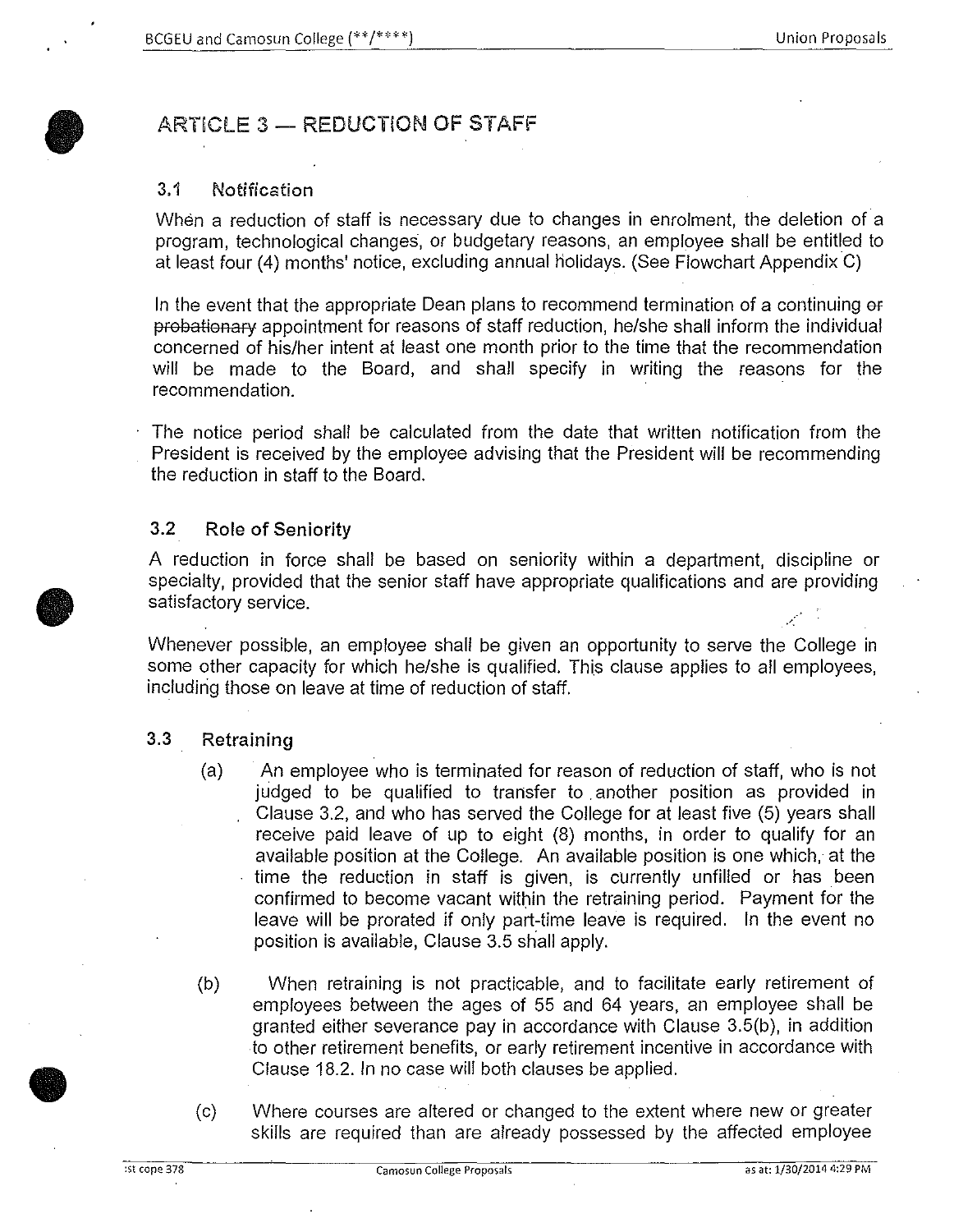such that the employee's continuing employment is threatened, such • employee shall be given up to two (2) months in addition to annual vacation and to professional development time provided in Clause 10 for approved professional development, with no loss of income benefits or seniority.

## 3.4 Appeal

In the event that an employee who has received a notice of reduction of staff wishes to grieve their selection based on seniority, he/she may do so in accordance with the provisions of Clause 21.

## 3.5 Severance Pay and Reappointment

Any continuing employee, laid off for reasons of reductions in staff, who has not received alternate placement under Clauses 3.2 or 3.3, may select either alternative (a) or (b) below:

## (a) Reappointment:

An employee with five (5) years of service or less shall be placed on a reappointment list for one (1) year. An employee with more than five (5) years of service shall be placed on a reappointment list for two (2) years. Reappointment shall be based on seniority within the department, discipline or specialty. An employee may, at any time while on the list or at the expiry of being on the list other than for reasons of reemployment into a continuing or probationary position, apply to the College to receive a severance payment in accordance with 3.5(b). An employee who elects the severance pay is deemed to have resigned and forfeits any further entitlement to reappointment under this clause.

### (b) Severance Pay:

An employee shall receive pay calculated as one-half (%) of one (1) month's salary, based on the full monthly salary for the employee's step placement established by the Salary Scale currently in effect, for each fulltime equivalent year of service to the College, to a maximum of six (6) months of salary.

Severance pay will be paid on the employee's final day of work and will not be considered employment for either College or statutory benefits. An employee who elects the severance pay alternative is no longer eligible for the conditions provided in Clause 3.5(a).

Where this clause is applied, Clause 3.3(c) may not also be applied.

Should an employee be reemployed on a probationary or continuing contract before the expiration date of the period of time from the layoff date equivalent to that paid as severance pay, the employee shall reimburse the

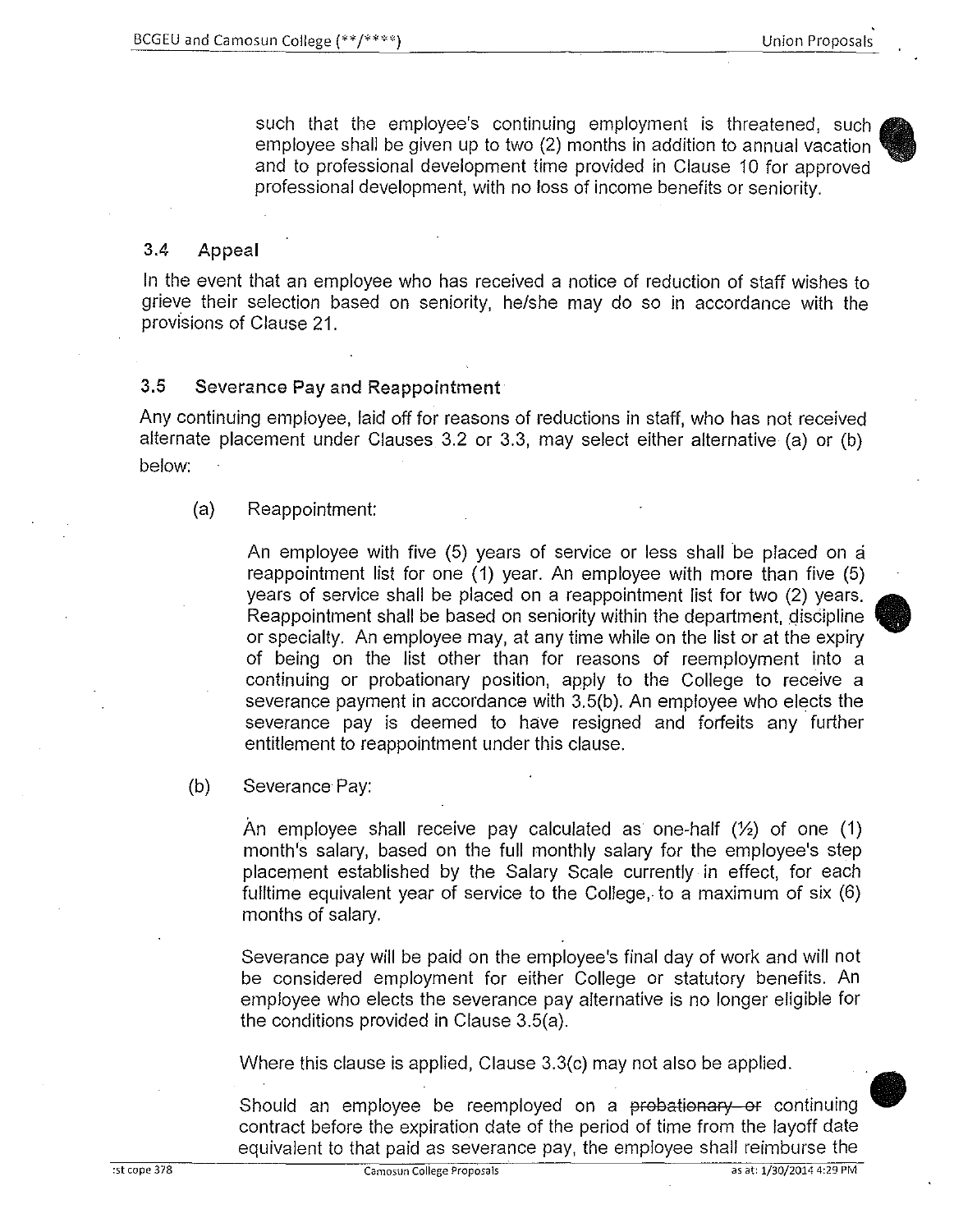College for the remaining balance of the severance pay within a mutual agreed period of time after the commencement of the new appointment The amount to be repaid shall be based on the net amount received by the individual, or the gross amount less any taxes required to be paid by the employee as a result of removal of the funds from a registered savings plan where the funds were paid directly to a plan.

If an employee is rehired on a continuing  $\cdot$ or-probationary- contract and subsequently is laid off again, he/she will only be eligible to receive the portion of the original severance pay that was repaid to the College plus any additional severance pay earned through the current appointment.

- (c) A faculty member who declines a reduction in assignment from fulltime to parttime will be covered by this Clause and will have the same options as a faculty member whose employment in his/her assigned position is to be terminated due to a reduction in staff.
- (d) This acceptance of severance pay by an employee shall not prejudice the employee's opportunity of future employment at the College.

Agreed to

**•** 

**•** 

Signed on behalf of the Union

 $\sim$  $\frac{1}{\sqrt{1 - \frac{1}{2}}\left(\frac{1}{2}\right)^2}$ 

Signed on behalf of the Employer

Dated:

• •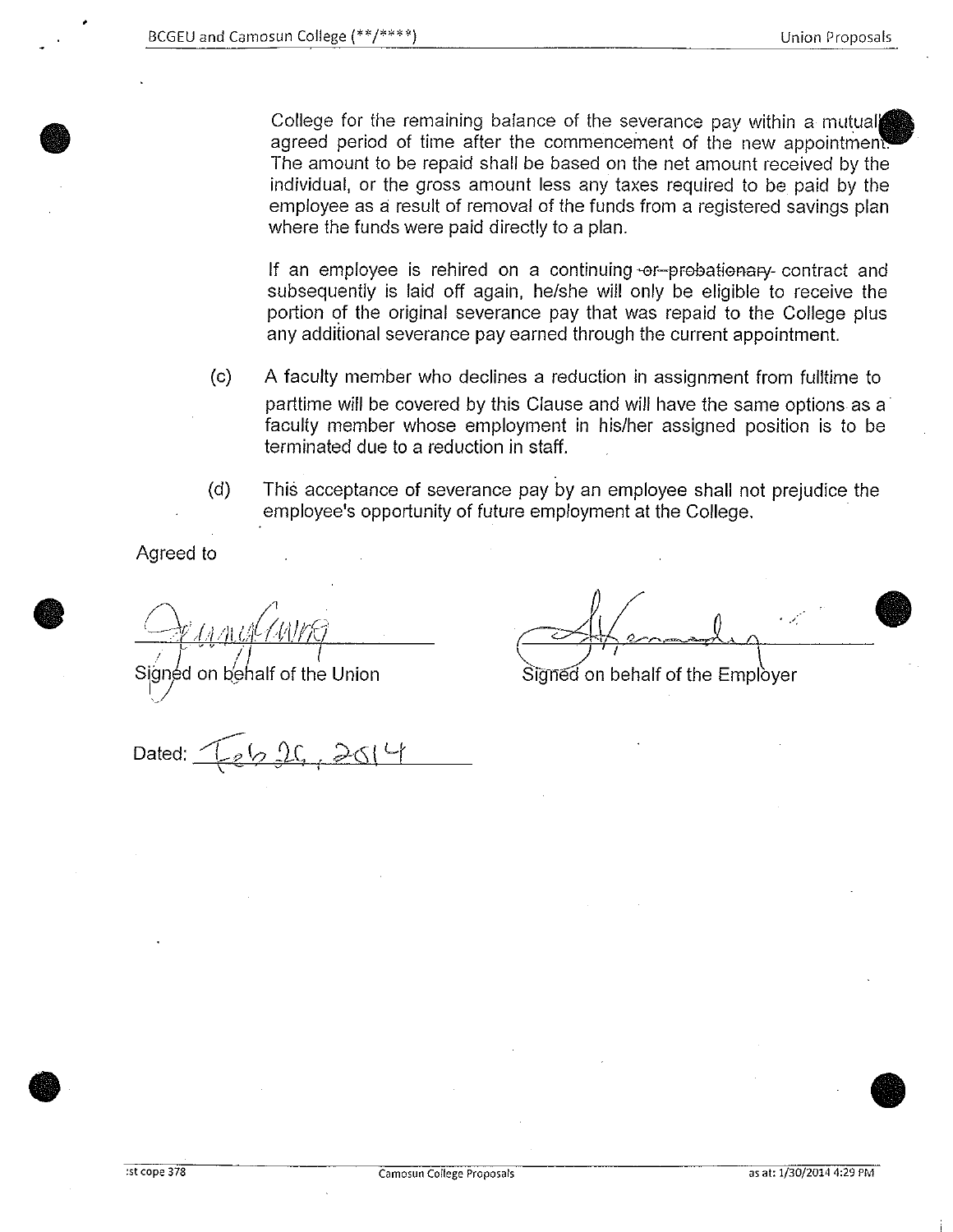$\bullet$ 

# ARTICLE 4 - PLACEMENT ON SCALE

## 4.1 Initial Placement

**•** 

**•** 

**•** 

Initial placement on the salary scale shall be based on qualifications and advanced in recognition of work and teaching experience:

- (a) Qualifications
	- (1) For an employee holding a degree from a recognized university at the Bachelor's level, or a combination of university, college, or other training deemed to be equivalent and relevant to his/her field of expertise initial placement will be Step 11 with a maximum placement of Step 6.
	- (2) For ari employee holding a master's degree; equivalent professional certification; journeyman's journeyperson's certificate; or professional qualifications such as a registered nurse, which is directly relevant to the discipline area in which the employee will teach initial placement will be Step 10 with a maximum placement of Step 3.
- (b) Application Principles
	- (1) Employees who have a maximum placement of Step 3 shall progress from Step 3 to Step 2A on their increment date.
	- (2) Employees who qualify for advanced placement under Article 5.1 or Article 4.1 (d) while at, or prior to reaching, Step 3 of the new scale shall progress from Step 3 to Step 2 and then to Step 1.
	- (3) Employees who qualify for advanced placement under Article 5.1 while at Step 2A of the new scale shall progress from Step 2A to Step 2 and then to Step 1.
	- (4) Employees who reach Step 2 on the new salary scale shall progress to Step 1 on their increment date.
- (c) Recognition for Work and Teaching Experience

For initial placement on scale the following experience shall be recognized by granting one (1) increment on the basic scale for:

- (1) each year of teaching or relevant work experience in a college, technical institute or vocational school.
- (2) each year of teaching or relevant work experience in a secondary school or university to a maximum of eight (8) years (8 steps) .
- (3) two (2) years of relevant work experience in other than a college-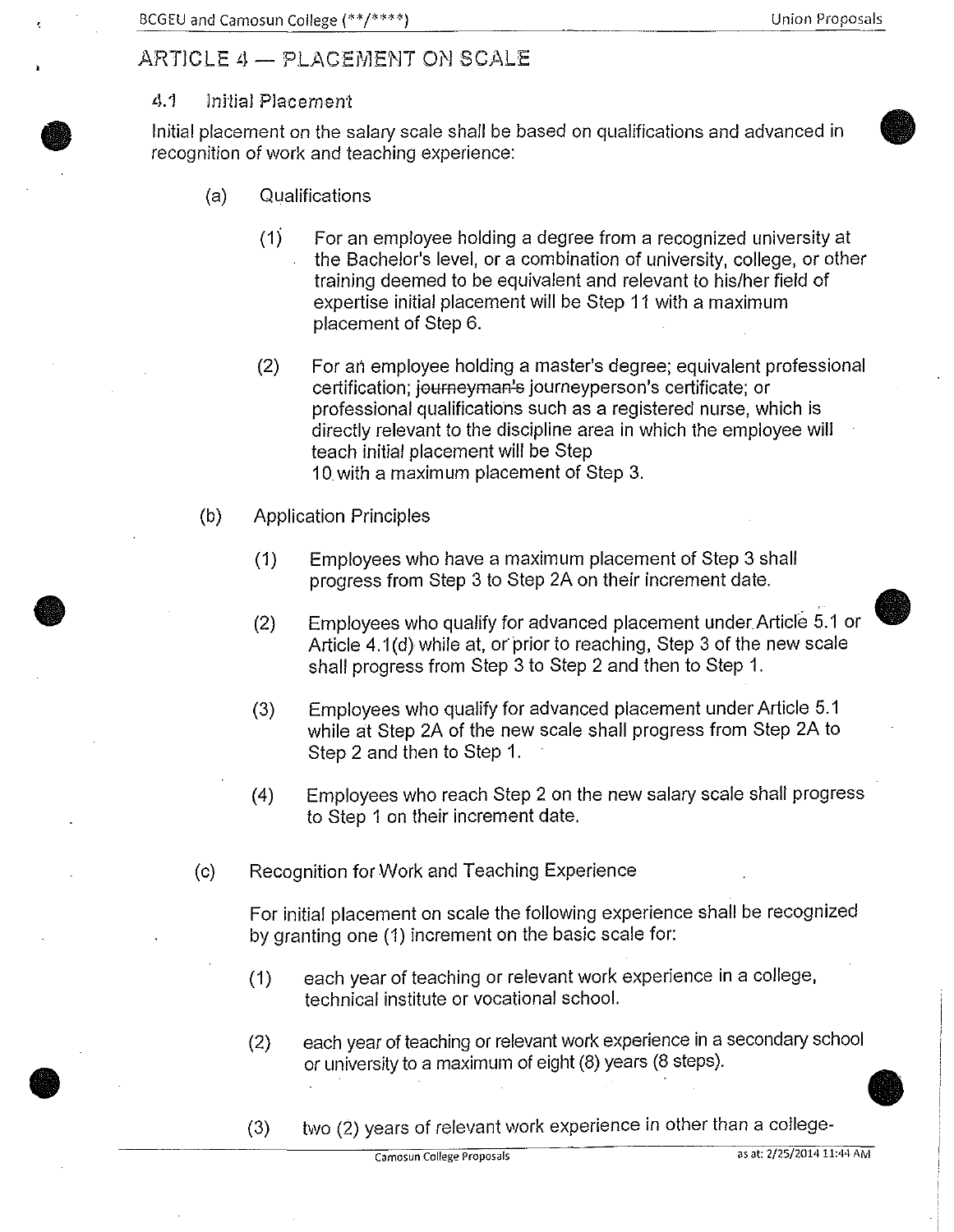$\bullet$ 

**•** 

type setting, for experience beyond that required to qualify for initial placement, to a maximum of ten (10) years (5 steps). (For initial placement in the School of Trades and Technology all other qualifications being equal, preference will be given to applicants who have supervisory work experience after receiving journeyman or equivalent certification.)

(d) Recognition of Additional Education

Additional Education, beyond the study leading to the degree or certification credited to meet the minimum requirements in Clause 4.1(a), will advance both initial and maximum placement by one (1) step for each of the following, but not beyond step 2:

- (1) the completion of an additional relevant degree at the bachelor's level or the master's level at a recognized university;
- (2) successful completion of one (1) year of relevant advanced study . beyond any degrees or completion of professional certification equivalent to a year of relevant advanced study;
- (3) the completion of an I.D., V.I.C., teaching certificate, or the equivalent of at least one (1) year of professional education courses whether taken for credit or not.

Further increments will not be awarded under Article 5, Clause 5.1 for a single program of study.

## 4.2 Salary Range

The salary range shall be as shown on the grid in Appendix A of the Provincial Common Agreement.

## 4.3 Request for Review

- (a) The College will provide employees with a copy of the worksheet used in determining salary placement.
- (b) At the request of the employee, placement on the salary scale may be reviewed at any time. Increases to an employee's placement on scale resulting from the review of qualifications shall be retroactive to the time of appointment if the review is initiated within six (6) months of the acceptance of the offer of appointment. Otherwise, increases shall be retroactive to the date on which the faculty member requested the review. A request for review of placement received more than six (6) months after the acceptance of the offer of employment must be based on a specific identified area of concern. Changes in placement procedures which were agreed to by the two parties since a faculty member's most recent placement shall not be grounds for review unless the changes were agreed to be retroactive.

**•**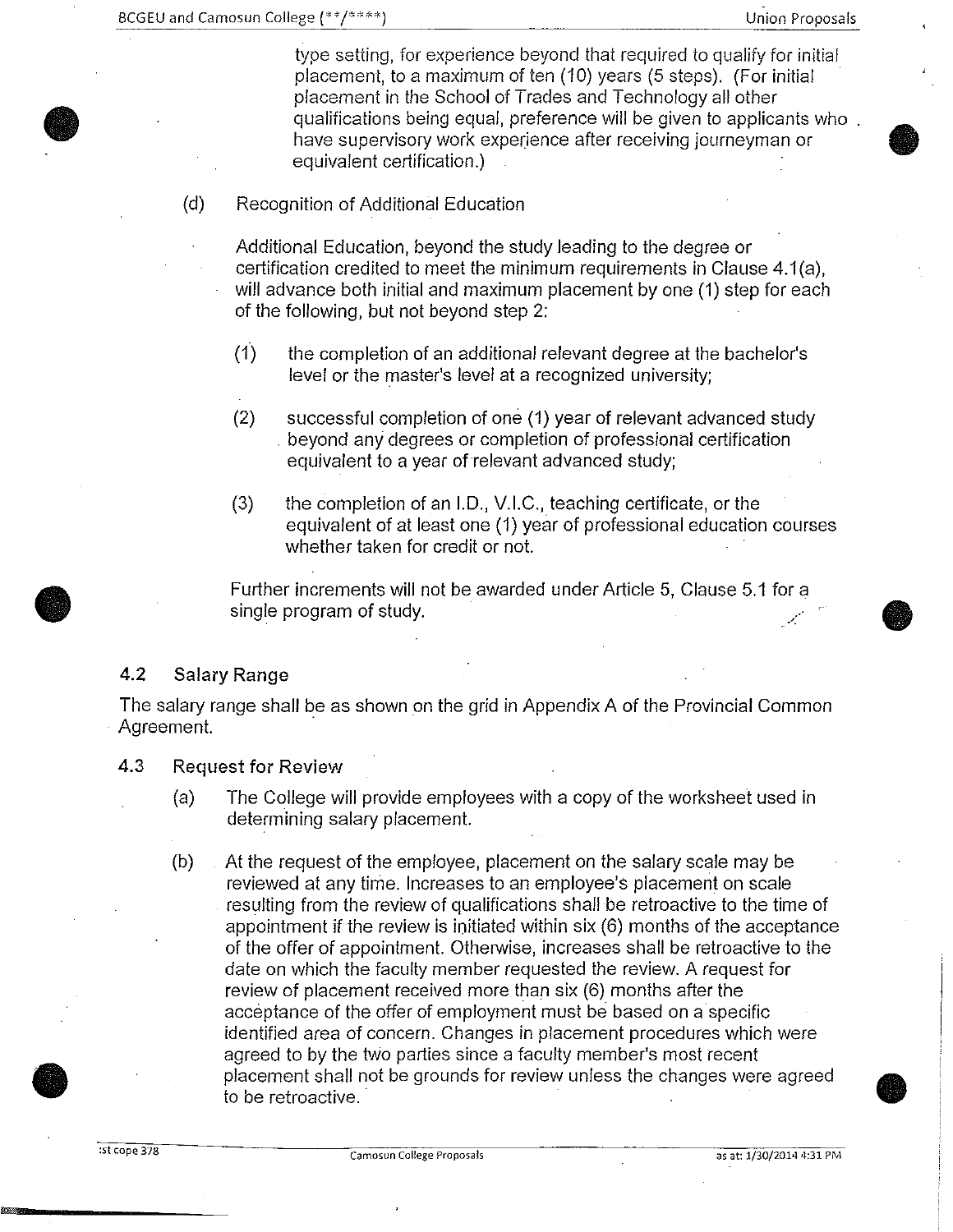(c) Where the College wishes to attract specialized personnel, the Union and the College shall negotiate appropriate placement salary.

## 4.4 Payment of Salaries

**b** 

Paydays shall be bi-weekly (every second Friday).

- 4.5 Substitute Teachers
	- (a) Wherever possible the College will provide for substitute instructors to replace instructors who are absent as a result of illness or other emergency.
	- (b) The procedure for recruiting, determining suitability, and assigning substitutes shall be developed by the Dean/Associate Dean, in consultation with his/her Chairs.
	- (c) Substitute instructors shall be paid on an hourly rate teaching equivalent to Step 7 or the step at which they were last placed at the College if they have been previously employed by the College.
	- (d) Substitute instructors working ten (10) consecutive working days or less shall be paid on submission of time sheets, will pay Union dues and will be entitled to representation by the Union on issues resulting in grievance, but shall receive.only statutory benefits. Substitute instructors working more than ten (10) consecutive working days shall receive a term appointments from the start of such employment.
	- $(e)$  Whenever a faculty member is unable to meet a scheduled class, he/she shall inform the Department Chair. In the event that the Department Chair is not available, the Program Leader from the applicable specialty shall be informed. Only the Dean/Associate Dean or his/her designee will cancel a class, and will inform students on any cancellations.

Agreed to

<u>I *i*</u> *i*<sub>l</sub> *i*<sub>l</sub> *i*<sup>l</sup> *i*</del>

Signed on behalf of the Union

 $\bigoplus$  immedy Signed on behalf of the Employer

Dated: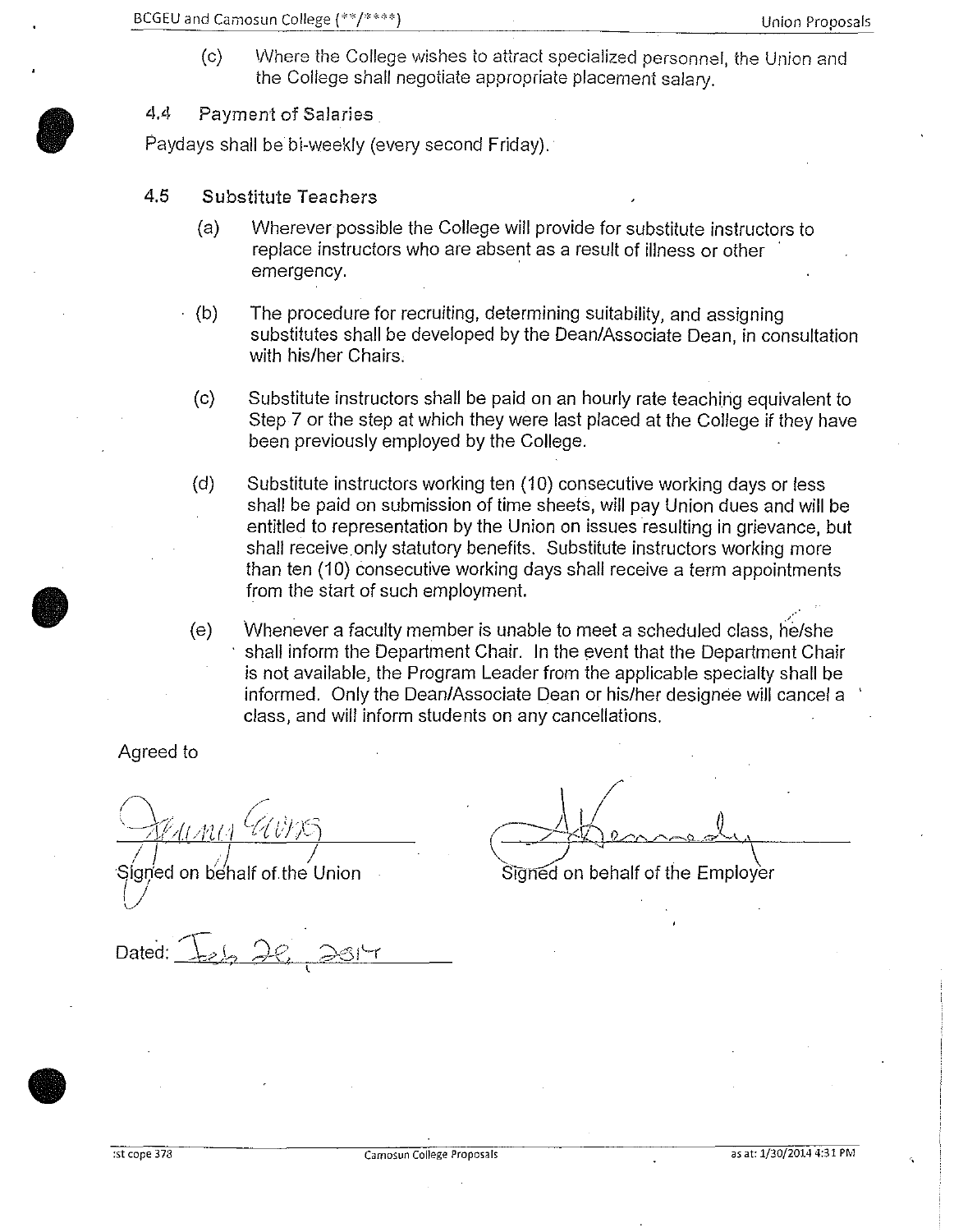#### ARTICLE 31 - TERM OF AGREEMENT

#### 31.1 Term

This agreement shall be binding and remain in full force and effect from the first day of April, 2010 to and including March 31, 2012 and shall continue from year to year thereafter, unless either party exercises its rights to commence collective bargaining as provided for in the Statutes of the Province of British Columbia.

#### 31.2 Extension of Anniversary Date

If negotiations extend beyond the anniversary date of the Agreement, both Parties shall adhere fully to the provisions of this Agreement during the period of bona fide collective bargaining.

#### 31.3 Revisions to Agreement

All revisions to the Agreement mutually agreed upon shall, unless otherwise specified, apply retroactively to the expiry date.

#### Term to be negotiated at the Common Table

Agreed<br>Eury Eurng Feb 26

 $\bigcirc$ 

( Hennedy  $Cov\sim$ ~\_; *de* I (7-6 t '-f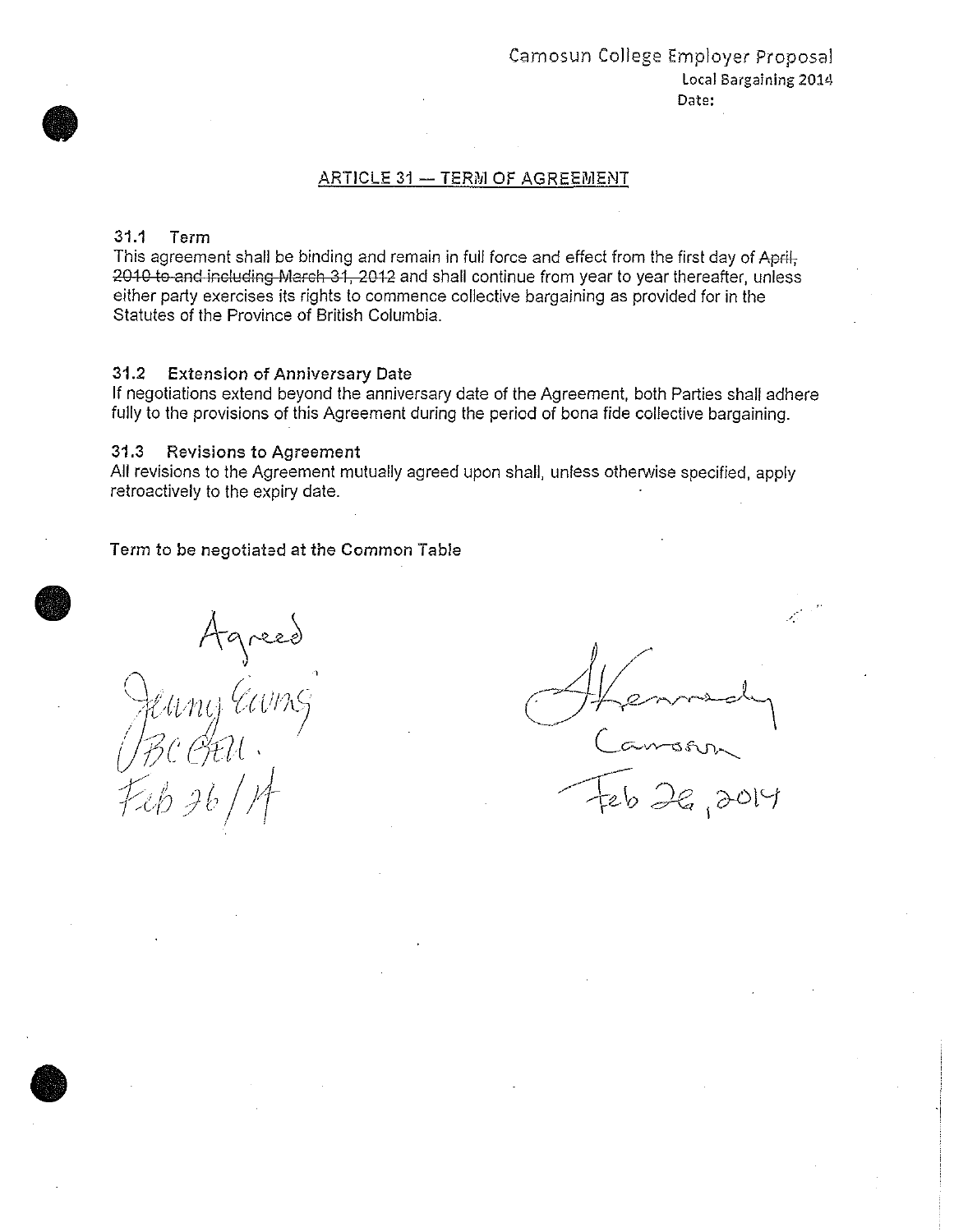## APPENDIX D

## ADVANCED PLACEMENT

A joint faculty administration committee will process and review all applications related to Appendix D and shall forward their recommendation to the Vice President, Education. The committee will be comprised of the Bargaining Unit Chair, and another member to be selected by the chair and two representatives from College administration.

This clause only applies to faculty already employed on probationary or a continuing appointments.

An employee will be eligible for an increment Upon submission of one or more of the following:

- 1. Presentation of a transcript from a recognized College or University showing successful completion of the equivalent of one academic year of fulltime study relevant to the College role of the faculty member.
- 2. Presentation of documentation showing an accumulated total of four hundred twenty (420) hours of participation in relevant formal learning situations (classroom, laboratories ... ) in which some form of participant evaluation occurred.
- 3. Presentation of documentation showing a cumulated total of eight hundred forty (840) hours of work experience and/or private study relevant to the professional field of the faculty member.
- 4. Completion of another combination of study and/or research, and/or work experience which was preplanned and approved by a committee struck by the President which includes the appropriate Dean and a member of the faculty.
- 5. Presentation of documentation showing successful completion of a second Journeyman Journeyperson's Certificate, earned following an indentured apprenticeship, or professional qualifications or Journeyman Journeyperson's Certificate resulting from study/experience equivalent to either 1, 2 or 3 above, or prorated combination, in a trade area relevant to the professional field of the faculty member. This qualification must be sanctioned by a government licensing agency.

An increment will not be awarded under Clause 5.1(b) when the same activity or activities, which are to a large extent duplicated, have previously been applied in the determination of category or step placement.

Agreed to  $\frac{1}{\sqrt{1+\cdots}}$ Signed on behalf of the Union Dated:  $I_{56}$   $2e$ ,  $2014$ 

Signed on behalf of the Employer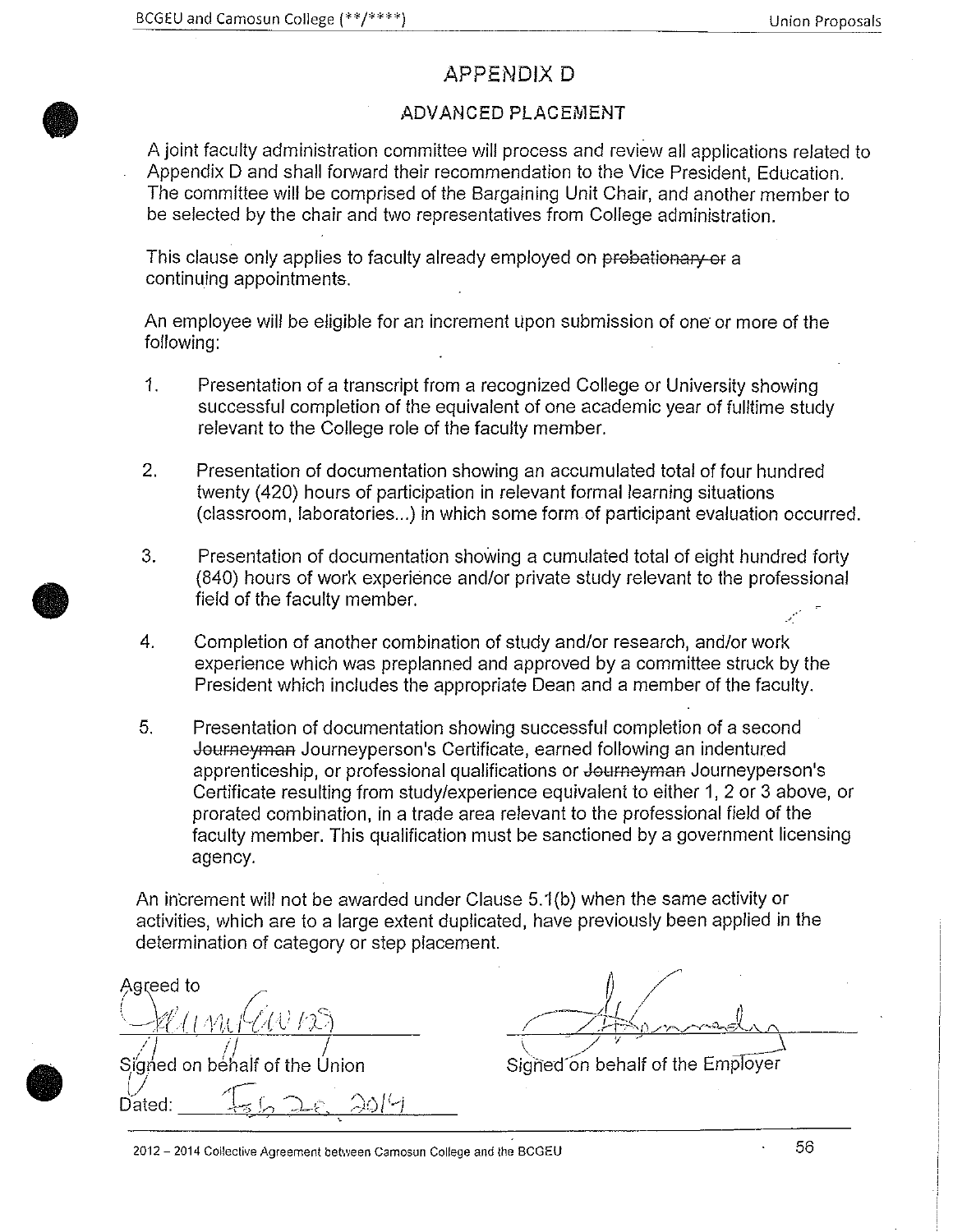

Tabled for Renewal

## LETTER OF UNDERSTANDING #1

#### between CAMOSUN

### COLLEGE and

### B.C. GOVERNMENT AND SERVICE EMPLOYEES' UNION

Re: Family Illness (Clause 14.5) Compassionate Leave (Clause 14.6) and Sick Bank Donations (Clause 15.3)

It is hereby agreed that the maximum personal sick leave time that may be used for Family Illness and Compassionate Leave is five (5) days per year in total. It is further agreed that the donation to the Sick Bank may not exceed one (1) day per year. This will result in assurance of at least twelve (12) days of sick leave for an employee's own use out of an annual grant of eighteen (18) days.

It is further understood that where any employee requires further days for family illness or compassionate leave, up to the maximum number of days allowed within each of the relevant clauses, such extra days may be obtained through application to the Sjck'Leave Bank.

SIGNED ON BEHALF OF:

CAMOSUN COLLEGE BCGEU

Agreed to

*\_)'' ,J* ---1

Dated:

 $\,$  ,  $\,$  $\sim$ 

'47VETA

Signed on behalf of the  $Employer$  / Signed on behalf of the BCGEU

 $2012 - 2014$  Collective Agreement between Camosun College and the BCGEU  $57$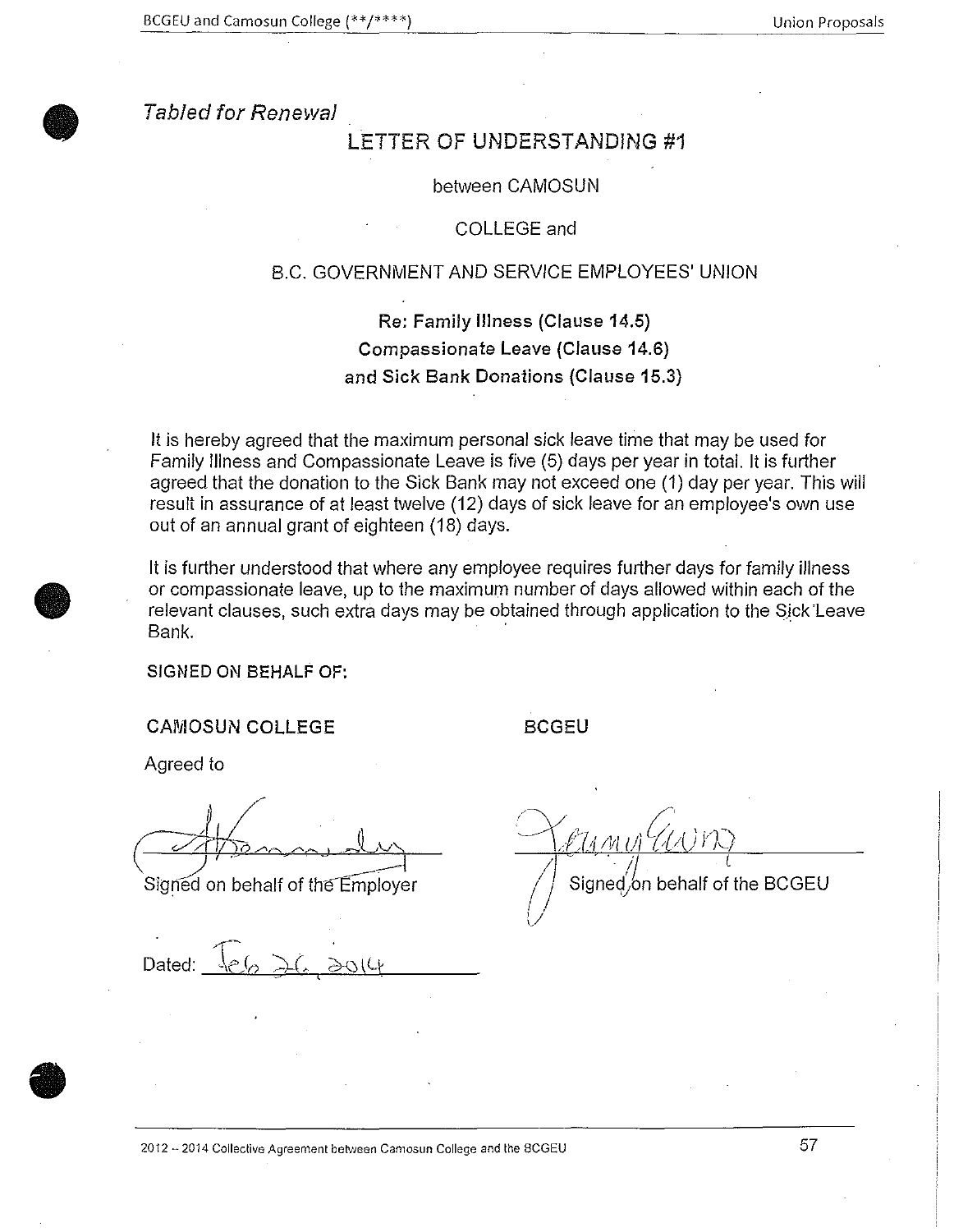

## Tabfed for Renewal

# LETTER OF UNDERSTANDING #2

### between

### CAMOSUN COLLEGE

and

## B.C. GOVERNMENT AND SERVICE EMPLOYEES' UNION

### Re: Principles of Agreement

for the Implementation of Article 6- Common Agreement (Regularization) between Camosun College and BCGEU Vocational Instructors: Regularization

It is the desire of the Parties to facilitate conversion of eligible vocational instructors to regular appointment. Consequently, the Parties agree to this Letter of Understanding outlining the principles for regularization.

### Appointment Categories

Employees shall be appointed to one of the following two appointment categories:

- 1. Continuing (full-time or part-time)
- 2. Term (non-regular)

### Conversion to a Regular Appointment

- 1. A term (non-regular) employee shall be reviewed for conversion to a continuing appointment when:
	- a. An employee has worked at least two consecutive years at a workload of 50% or greater (18 full-time equivalent weeks or greater) in each of two consecutive years; or
	- b. An employee has performed a workload of at least 120% (at least 43 fulltime equivalent weeks) over at least two consecutive years; and
	- c. The employee has received a satisfactory evaluation. An employee will be deemed to have received a satisfactory evaluation if one has not been undertaken by the College;
- 2. The employee shall be converted if there is a reasonable expectation of an ongoing workload assignment for which the employee is qualified, of at least 50%, in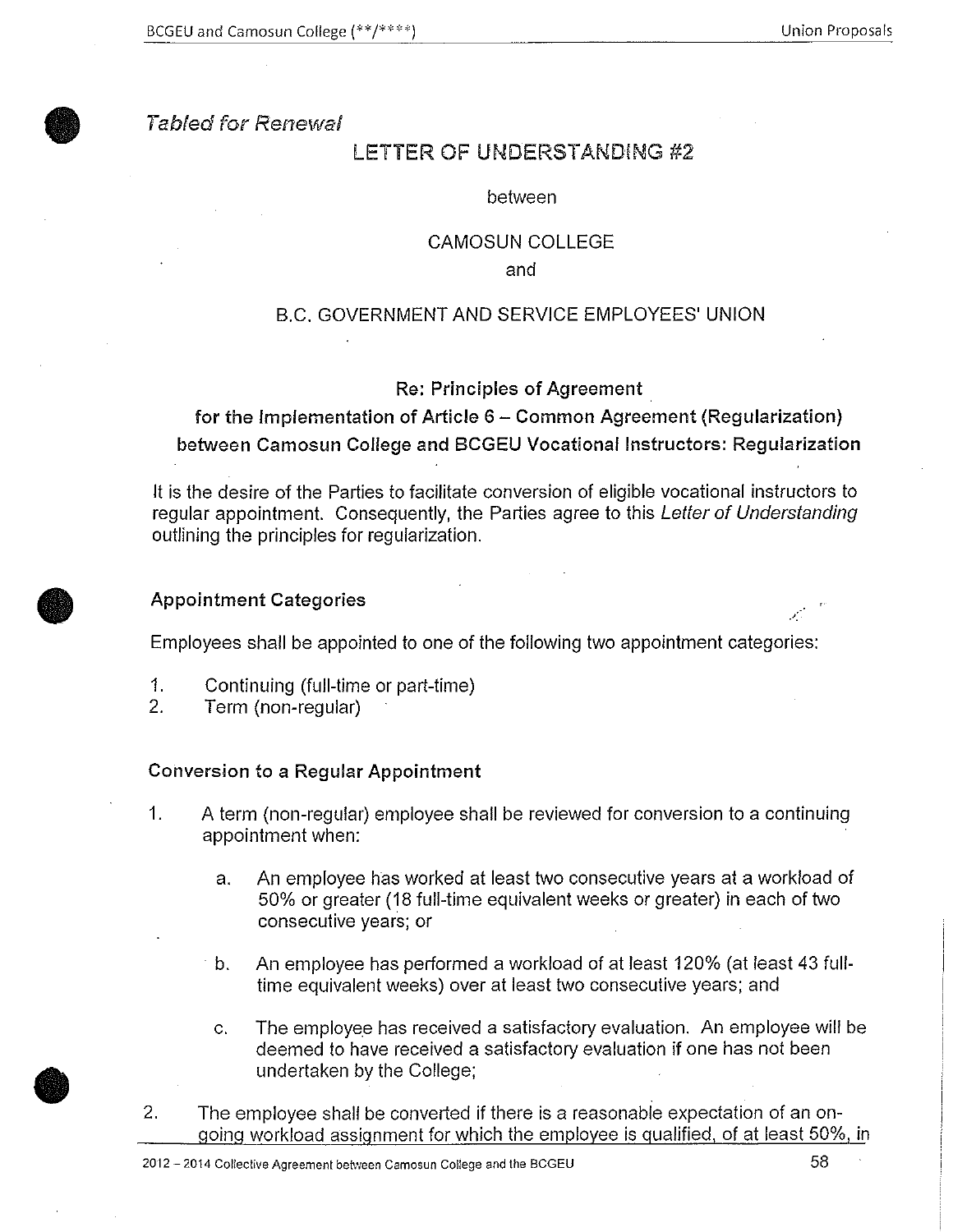the year immediately subsequent to that in which the conversion arises.

- 3. The employee's conversion to a Continuing appointment will become effective on the first day of the month following the date on which the employee meets the conversion criteria. Salary and College-paid benefits will begin on the date on which the available on-going workload begins.
- 4. Regularization will be a standing item on the Joint Labour Management Committee meeting agenda.

**SIGNED ON BEHALF OF:** 

**CAMOSUN COLLEGE BCGEU** 

Agreed to

- *<u>/Kenned ()</u>*<br>Signed on behalf of the Employer (//Signed on l

 $D$ ated:  $\widehat{Ieb}$   $\widehat{2e}$   $\widehat{2e}$   $\widehat{2e}$ 

Signed on behalf of the BCGEU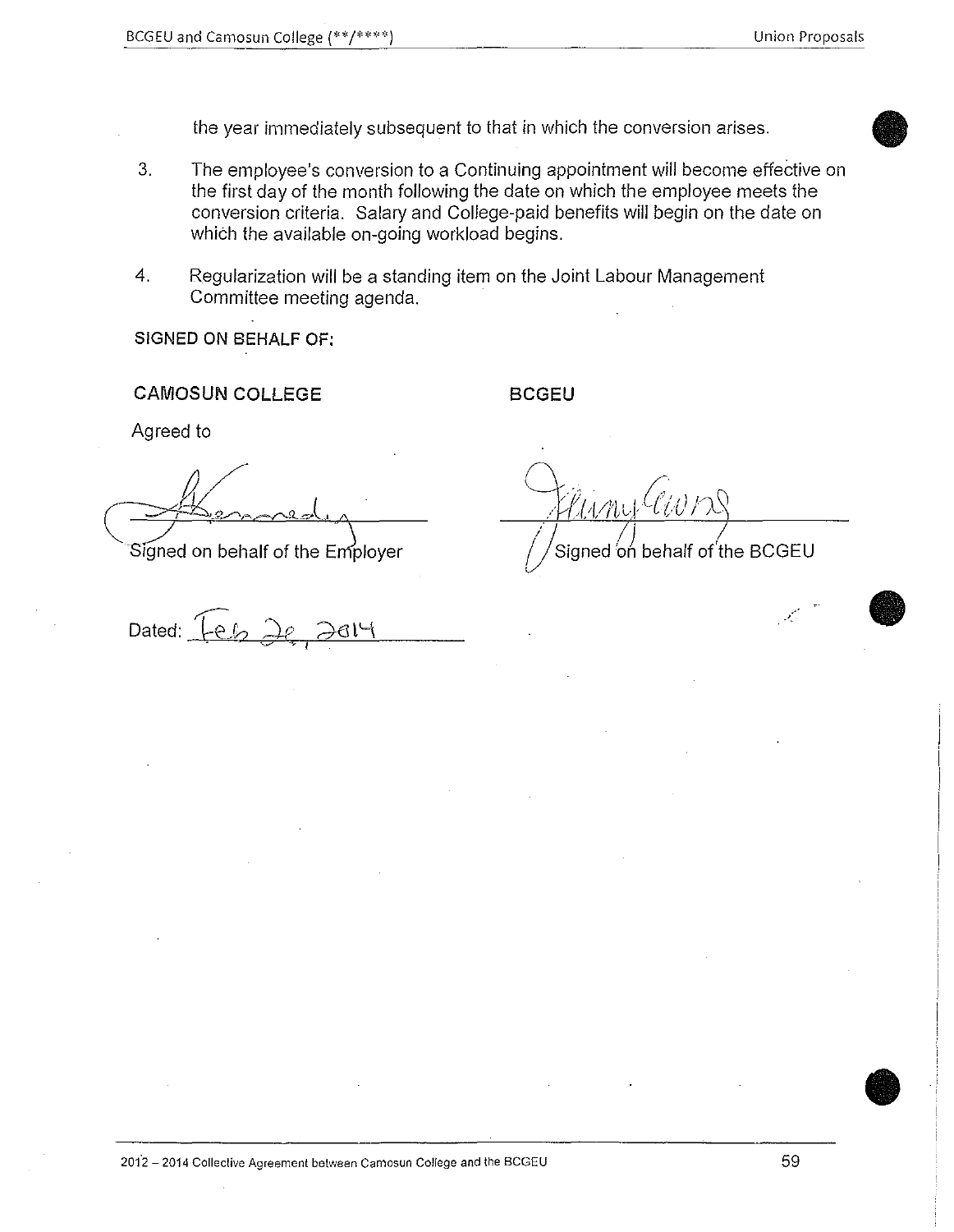## Tabled for Renewal

**•** 

**•** 

**•** 

## LETTER OF UNDERSTANDING #3

### between CAMOSUN

### COLLEGE and

## B.C. GOVERNMENT AND SERVICE EMPLOYEES' UNION

### AS PER THE COMMON AGREEMENT

## Re: Article 14- Maternity and Parental Leave and regarding Supplemental Employment Benefit Plan for Maternity and Parental Leave

Effective April 1, 2002, when on maternity or parental leave, an employee will receive a supplemental payment added to Employment Insurance benefits as follows:

- (a) For the first two (2) weeks of maternity leave an employee shall receive one hundred percent (100%) of her salary calculated on her average base  $s$ alary.  $\mathcal{L}^{(n)}$  is a set of  $\mathcal{L}^{(n)}$  is a set of  $\mathcal{L}^{(n)}$  is a set of  $\mathcal{L}^{(n)}$
- (b) For a maximum of fifteen (15) additional weeks of maternity leave the employee shall receive an amount equal to the difference between the Employment Insurance benefits and ninety-five percent (95%) of her salary calculated on her average base salary.
- (c) For up to a maximum of thirty-five (35) weeks of parental leave, the biological mother shall receive an amount equal to the difference between the Employment Insurance benefits and eighty-five percent (85%) of the employee's salary calculated on her average base salary.
- (d) For up to a maximum of thirty-seven (37) weeks of parental leave, the biological father or adoptive parent shall receive an amount equal to the difference between the Employment Insurance benefits and eighty-five percent (85%) of the employee's salary calculated on his/her average base salary.
- (e) The average base salary for the purpose of (a) through (d) is the employee's average base salary for the twenty-six (26) weeks preceding the maternity or parental leave. If the employee has been on unpaid leave for part of the preceding twenty-six (26) weeks, then up to four (4) weeks of that unpaid leave will be subtracted from the twenty-six (26) weeks for the purpose of calculating the average base salary.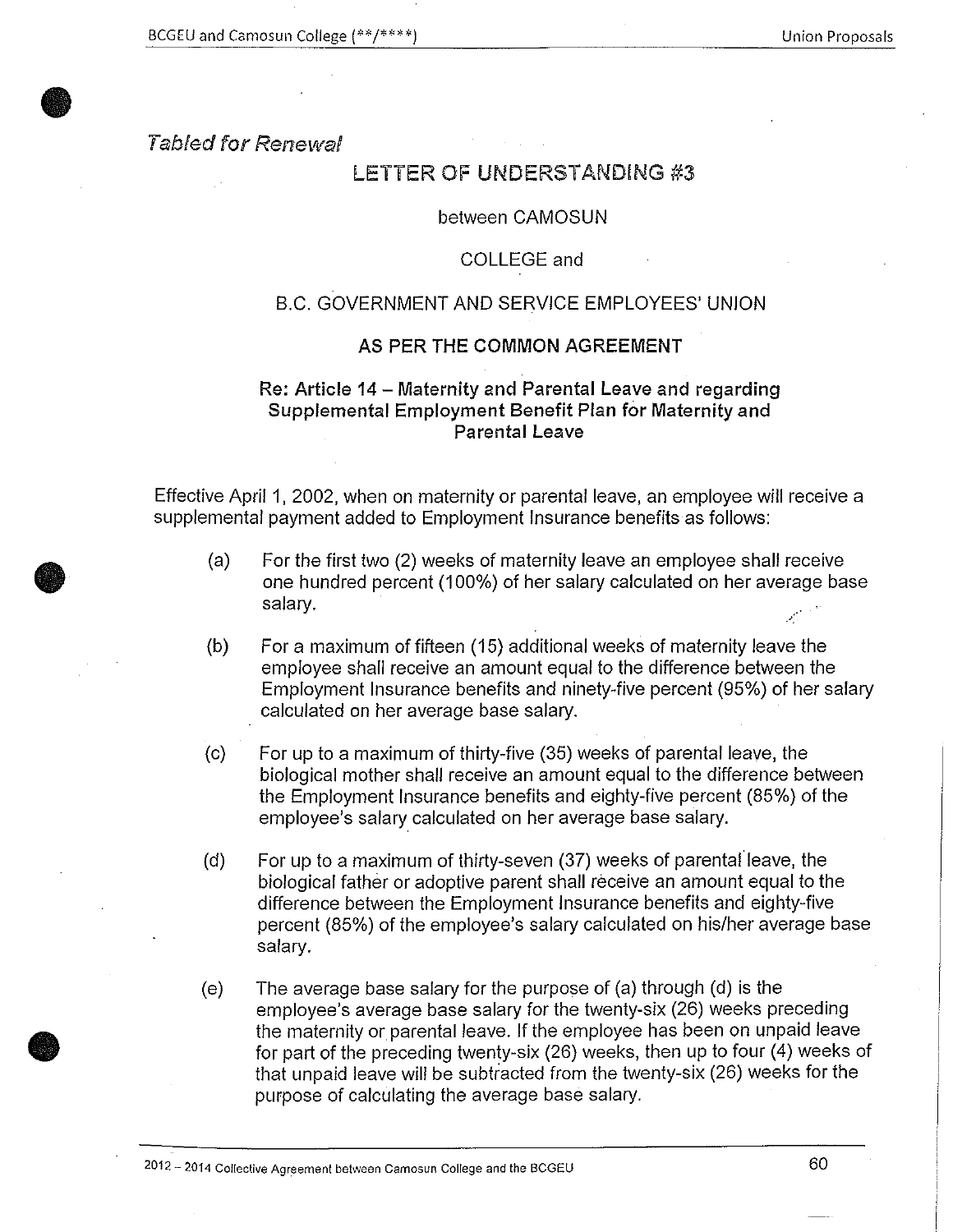**•** 

**0** 

**•** 

An employee is not entitled to receive Supplemental Employment Benefits and disability benefits concurrently. To receive Supplemental Employment Benefits the employee shall provide the Employer with proof of application for and receipt of Employment Insurance benefits.

If an employee is disentitled or disqualified from Employment Insurance maternity or parental benefits, the employee shall receive the supplemental payment to the appropriate percentage less the amount of Employment Insurance benefits the employee would have received if qualified for Employment Insurance benefits.

**SIGNED ON BEHALF OF:** 

**CAMOSUN COLLEGE BCGEU** 

Agreed to

Signed on behalf of the Employer

Dated: I

'mmis (UI) *.1/. /}* <sup>I</sup>

 $\sqrt{\beta}$ Signed on behalf of the BCGEU

**2012 - 2014 Collective Agreement between Camosun College and the BCGEU** 61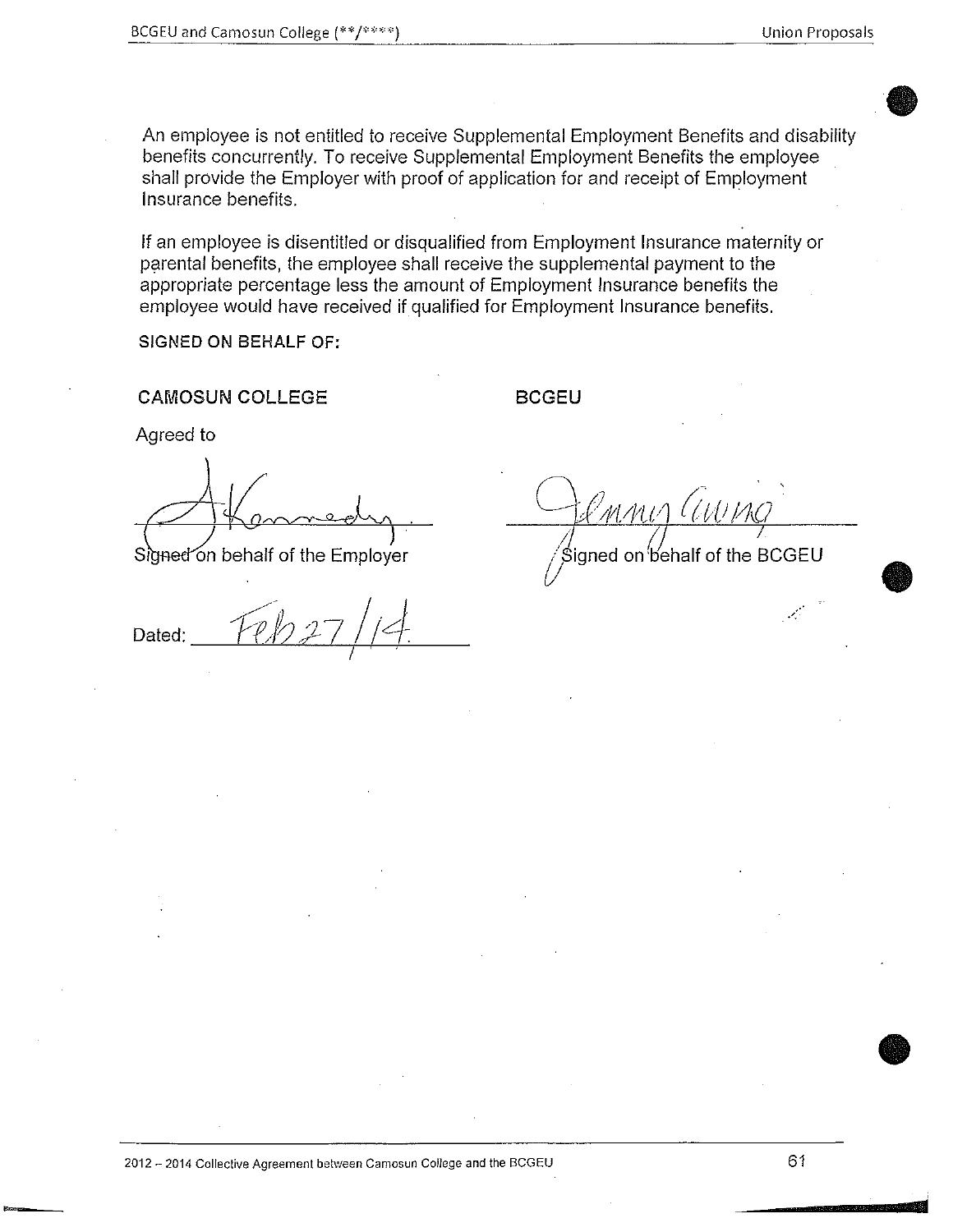## Camosun College Employer Proposal Local Bargaining 2014 Date:

## LETTER OF AGREEMENT 4

### between

## CAMOSUN COLLEGE

and

## British Columbia Government Employees Union (BCGEU)

## Re: Alternative Transportation Dividend

Delete

**•** 

**•** 

 $\bullet$ 

enny!  $Feb37/14$ 

greè  $\alpha$  $\int$  $-051$  $272014$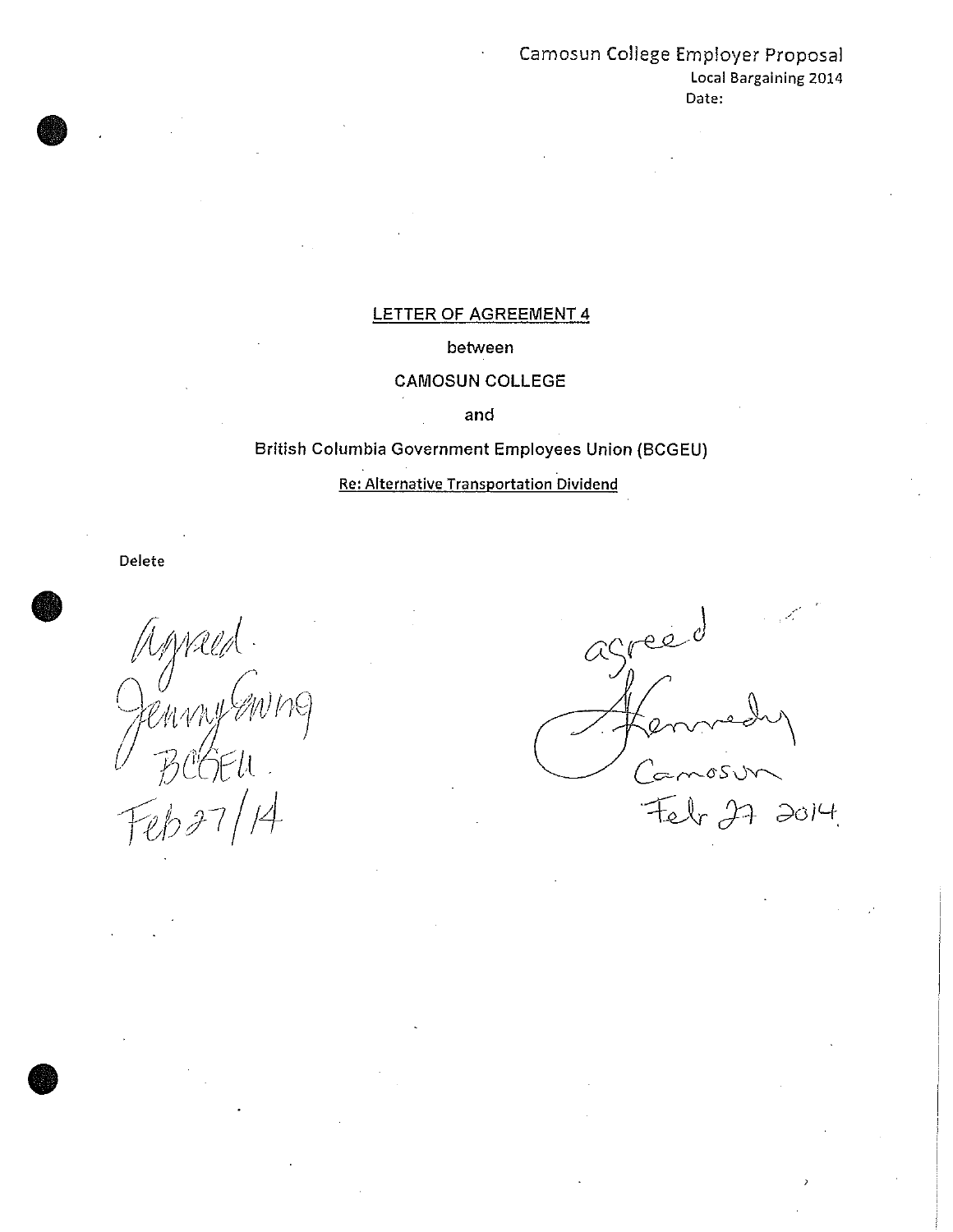# Camosun College Employer Proposal Local Bargaining 2014

#### Date:

 $\bullet$ 

### LETTER OF UNDERSTANDING 4 (New)

#### between ·

#### CAMOSUN COLLEGE

· and

#### British Columbia Government Employees Union (BCGEU)

#### Re: Alternative Transportation Incentive Program

The parties agree to attempt to negotiate within 18 months of the ratification of the 2014-TBD Collective Agreement a letter of agreement for an Alternative Transportation Incentive Program. Prior to the implementation of that letter of agreement it will be subject to ratification by the parties' respective principals. The letter of agreement will be negotiated under the following parameters:

- The incentive will be cost neutral to the employer
- The incentive will only be provided to those employees who decline the parking pass benefit under Article 19
- An Alternative Transportation subcommittee Will be formed to attempt to negotiate the Letter of Agreement. The Subcommittee will be comprised of no more than six (6) committee members with up to three (3) committee members appointed by the Union and up to three (3) committee members appointed by the College
- The parties recognize a common interest in the Employer coming to this same agreement with the BCGEU, CUPE, and CCFA

agreed Hennedy  $27,204$ 

 $\bullet$ 

 $\bullet$ 

**•** 

ameed . / - • ·~ r J • \_.--. ',~: '7 · [;i·c ' · .. , . I' '. ; t.'. <sup>J</sup>i G.vt " *i* J'- : '.·  $\eta = \ell$ *:* ~c \_/. .... ---:\_ .. ,-. r)J C) -'7' ;' 1 I n~- ,I .. \_ c·- . • <sup>1</sup>, • <sup>~</sup>  $\sim_{\ell}$  / // //4